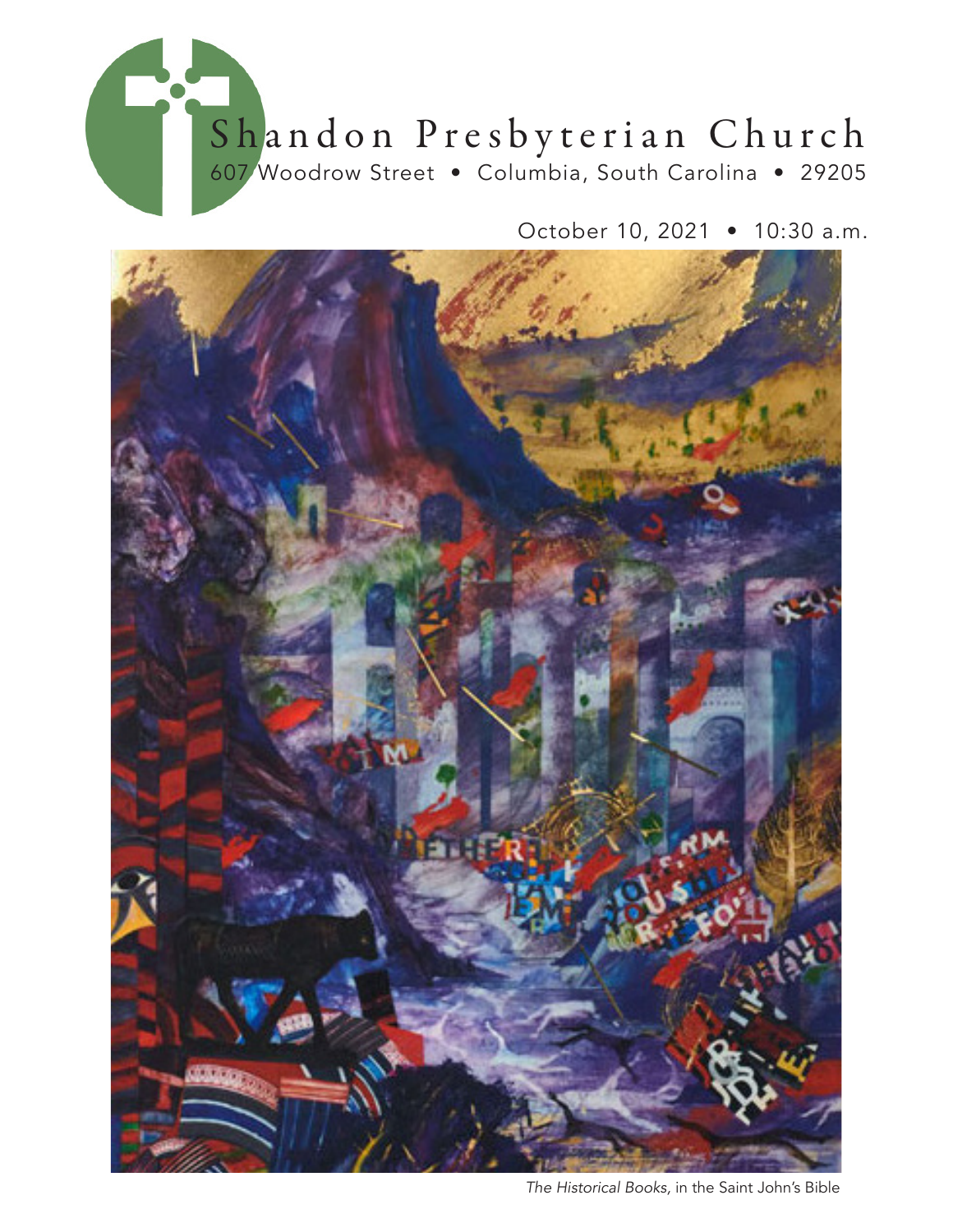## Welcome to Shandon Presbyterian Church

Whether you are a first-time visitor or a long-time member . . .

Whether you are familiar with our traditions or still find it all a bit strange . . .

Whether you grew up Presbyterian or Baptist or Jewish or agnostic . . .

Whether you came with a friend or slipped in by yourself . . .

Whether you are in search of comfort or wanting to be challenged . . .

Whatever reason brought you to worship today, you are welcome here and you have made us better by being present with us.

We take seriously Jesus' instructions to love God, love one another, and love our neighbors. Our worship style is traditional and true to our Reformed heritage. At the same time, we seek to bring our faith into conversation with the world around us and the events of our lives. We sing with joy and we pray with honesty.

Hospitality is important and friendship is holy. That's why we gather for fellowship, cookies, and lemonade on the Church Lawn after worship. Please join us. We think you'll find us to be a warm, approachable group of people trying our best to live like Jesus teaches. If you're looking for a perfect church, we aren't it. We're real people, and we do the very best we can, but we don't always get it right. We understand how much we all need grace in our lives. And we believe that God's love, which never gives up and never lets go, is for everyone. Including you.

There is a place for you here. Welcome home.

Jenny Rev. Jenny McDevitt Senior Pastor

## Current Covid-19 Protocols

At Shandon Presbyterian Church, your health and safety is extremely important to us. So, too, is the health and safety of our community. Presently, masks are required indoors at all times. Any eating or drinking takes place outdoors, where masks are optional. The most up-to-date studies have demonstrated that so long as masks are worn properly, we can sing safely. Social distancing remains in place. Our worship services are still somewhat altered to accommodate this.

We love our neighbors and we believe these practices are the best way to put that love in action. Our paid staff are all fully vaccinated, and we encourage vaccination for all who are eligible.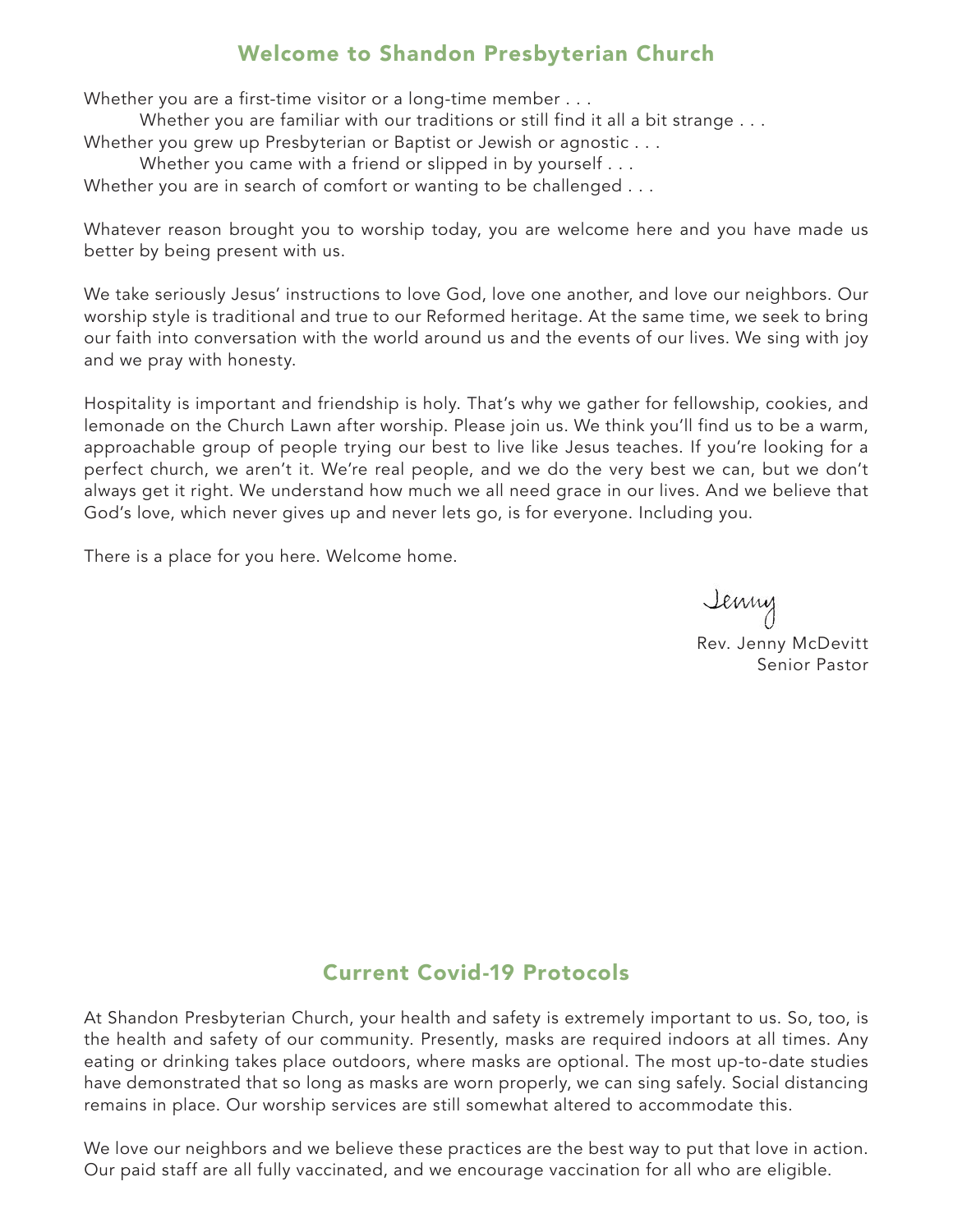# Gathering Around the Word

| Prelude<br>Matthew McCall                 | Prelude and Fugue in G<br>DIETRICH BUXTEHUDE, BUXWV 147                                                                                                                                    |
|-------------------------------------------|--------------------------------------------------------------------------------------------------------------------------------------------------------------------------------------------|
| Welcome<br>Rev. Jenny McDevitt            |                                                                                                                                                                                            |
| * Call to Worship                         |                                                                                                                                                                                            |
|                                           | In the beginning,<br>before time, before people,<br>before the world began,<br>God was.                                                                                                    |
|                                           | Here and now,<br>among us, beside us,<br>clearer than air, closer than breath,<br>God is.                                                                                                  |
|                                           | In all that is to come,<br>when we have turned to dust,<br>and human knowledge has been completed,<br>God will be.                                                                         |
|                                           | Not despairing of the earth, but delighting in it,<br>not condemning the world, but redeeming it,<br>through Jesus Christ and by the power of the Spirit,<br>God was, God is, God will be. |
| * Hymn 268                                |                                                                                                                                                                                            |
|                                           | <b>Crown Him with Many Crowns</b><br><b>DIADEMATA</b>                                                                                                                                      |
| Call to Confession<br>Rev. Molly Spangler |                                                                                                                                                                                            |
| Prayer of Confession                      |                                                                                                                                                                                            |
|                                           | <b>Merciful God,</b><br>We do not always know how to handle our history.<br>When we make an idol of the past<br>and resist the newness your Spirit offers,<br>forgive us.                  |
|                                           | When we ignore the moments that make us wince<br>and pretend everything was otherwise,<br>forgive us.                                                                                      |
|                                           | When we do not learn from our mistakes<br>and thus are doomed to repeat them,                                                                                                              |
|                                           | forgive us.<br>When we believe that you were not present,<br>and harden our hearts against you,<br>forgive us.                                                                             |
|                                           | Save us from ourselves, we pray. (Silent prayer)                                                                                                                                           |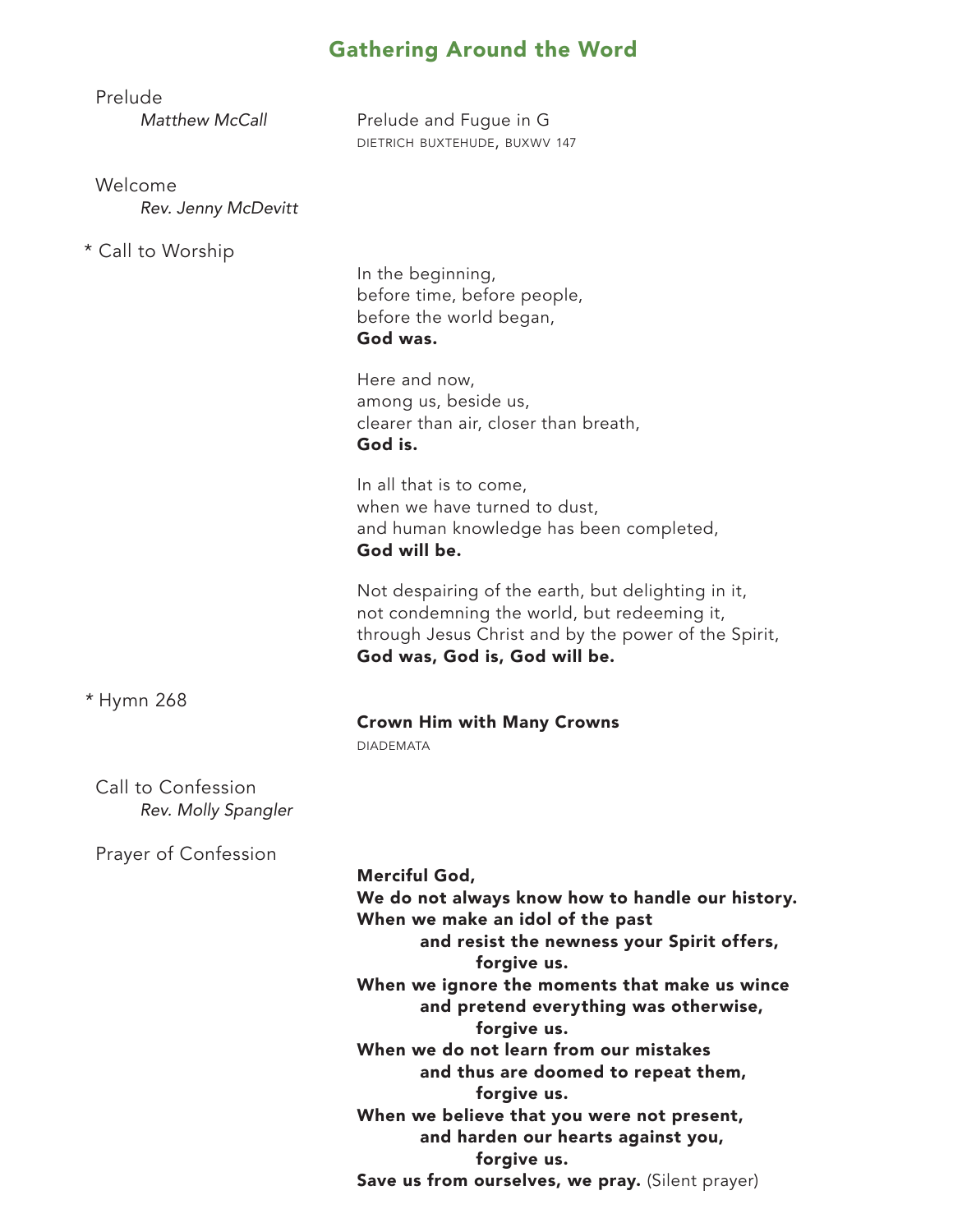### Assurance of God's Grace

 Summary of the Law … "Teacher, which is the greatest commandment?" Jesus said: "You shall love the Lord your God with all your heart and with all your soul and with all your mind and with all your strength. This is the first and greatest commandment. And a second is like it: You shall love your neighbor as yourself. On these two commandments hang all the law and the prophets."

Passing of the Peace

The peace of our Lord Jesus Christ be with you! And also with you!

## Proclaiming the Word

The Word with Children

 Prayer for Illumination *Marie Maynard*

Scripture Reading

#### Psalm 90

Lord, you have been our dwelling place in all generations. Before the mountains were brought forth, or ever you had formed the earth and the world, from everlasting to everlasting you are God. You turn us back to dust, and say, "Turn back, you mortals." For a thousand years in your sight are like yesterday when it is past, or like a watch in the night. You sweep them away; they are like a dream, like grass that is renewed in the morning; in the morning it flourishes and is renewed; in the evening it fades and withers. For we are consumed by your anger; by your wrath we are overwhelmed. You have set our iniquities before you, our secret sins in the light of your countenance. For all our days pass away under your wrath; our years come to an end like a sigh. The days of our life are seventy years, or perhaps eighty, if we are strong; even then their span is only toil and trouble; they are soon gone, and we fly away. Who considers the power of your anger? Your wrath is as great as the fear that is due you. So teach us to count our days that we may gain a wise heart. Turn, O Lord! How long? Have compassion on your servants! Satisfy us in the morning with your steadfast love, so that we may rejoice and be glad all our days. Make us glad as many days as you have afflicted us, and as many years as we have seen evil. Let your work be manifest to your servants, and your glorious power to their children. Let the favor of the Lord our God be upon us, and prosper for us the work of our hands — O prosper the work of our hands!

> This is the Word of God for the people of God. Thanks be to God.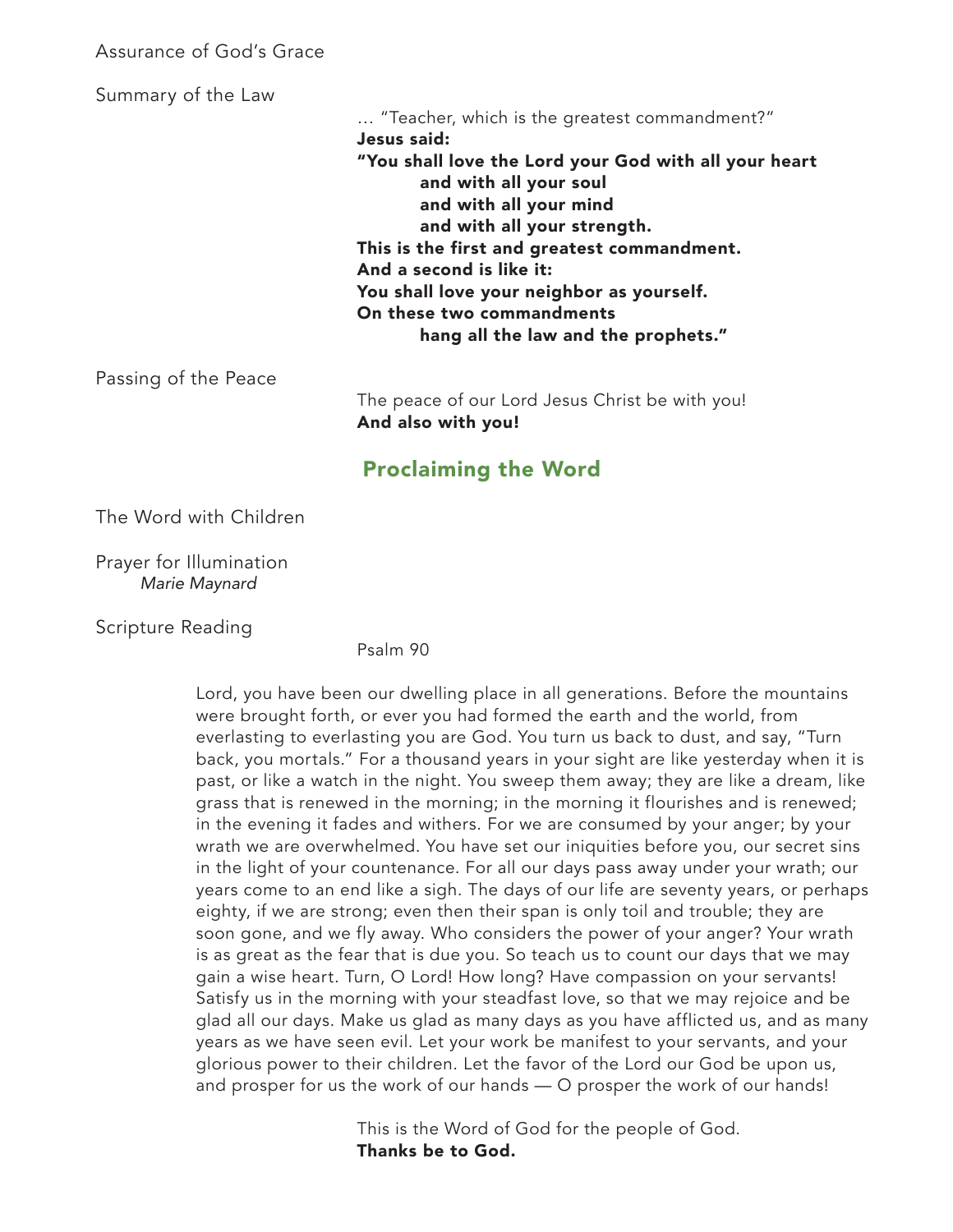Faith and History: When the Church Has Gotten It Wrong (and Right)

# Responding to the Word

| The Lord's Prayer                                  | Our Father, who art in heaven, hallowed be thy name;<br>thy kingdom come, thy will be done,<br>on earth as it is in heaven.<br>Give us this day our daily bread;<br>and forgive us our debts,<br>as we forgive our debtors;<br>and lead us not into temptation,<br>but deliver us from evil.                                                                                                                 |
|----------------------------------------------------|--------------------------------------------------------------------------------------------------------------------------------------------------------------------------------------------------------------------------------------------------------------------------------------------------------------------------------------------------------------------------------------------------------------|
| Prayers of the People                              |                                                                                                                                                                                                                                                                                                                                                                                                              |
|                                                    | O Christ the same, secure within whose keeping,<br>our lives our loves, our days and years remain,<br>our work and rest, our waking and our sleeping,<br>our calm and storm, our pleasure and our pain:<br>O Lord of love, for all our joys and sorrows,<br>for all our hopes, when earth shall fade and flee,<br>O Christ the same, beyond our brief tomorrow,<br>we give you thanks for all that is to be. |
|                                                    | O Christ the same, the friend of sinners, sharing<br>our inmost thoughts, the secrets none can hide,<br>still as of old upon your body bearing,<br>the marks of love, in triumph glorified:<br>O Son of Man, who stooped for us from heaven,<br>O Prince of Life, in all your saving power,<br>O Christ the same, to whom our hearts are given,<br>we give you thanks for this, the present hour.            |
|                                                    | O Christ the same, through all our stories pages,<br>our loves and hopes, our failures and our fears,<br>eternal Lord, the king of all the ages,<br>unchanging still amid the passing years:<br>O living Word, the source of all creation,<br>who spread the skies, and set the stars ablaze,<br>O Christ the same, who wrought our whole salvation,<br>we bring you thanks for all our yesterdays.          |
| Anthem<br>Chancel Choir<br>DR. ALICIA WALKER, DIR. | O Christ the Same<br>CARL SCHALK                                                                                                                                                                                                                                                                                                                                                                             |
|                                                    |                                                                                                                                                                                                                                                                                                                                                                                                              |

 For thine is the kingdom, and the power, and the glory, forever. Amen.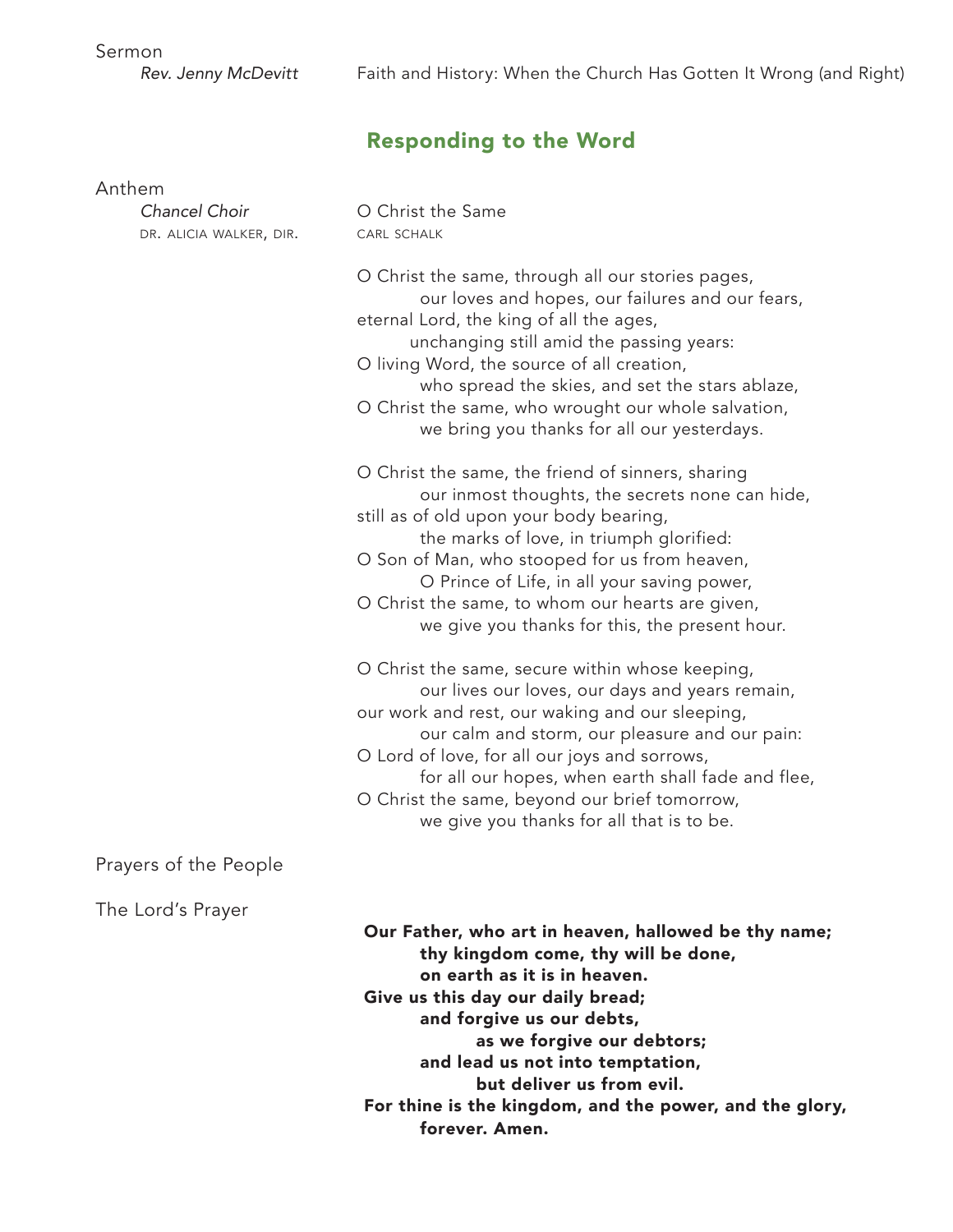| Offering      |                                                                                                                                                                           |
|---------------|---------------------------------------------------------------------------------------------------------------------------------------------------------------------------|
|               | Offerings may be placed in the boxes near each exit upon<br>leaving. You may also give by texting SHANDONPC to 73256<br>or visiting our website, shandonpresbyterian.org. |
| * Hymn 320    |                                                                                                                                                                           |
|               | The Church of Christ in Every Age                                                                                                                                         |
|               | <b>WAREHAM</b>                                                                                                                                                            |
| * Benediction |                                                                                                                                                                           |
| Postlude      |                                                                                                                                                                           |
|               | Maestoso e Vivace                                                                                                                                                         |
|               | <b>FELIX MENDELSSOHN</b>                                                                                                                                                  |

## Worship Notes

Leading worship today are Matthew McCall, Rev. Jenny McDevitt, Rev. Molly Spangler, Marie Maynard, the Chancel Choir and Dr. Alicia Walker.

The Call to Worship and Prayer of Confession for today's service were written by Rev. Jenny McDevitt.

Following worship, a deacon will receive pastoral concerns and prayer concerns at the entrance to the Memorial Garden.

Join us for lemonade and lemon cookies outside after worship where we can greet each other without masks and see some smiles.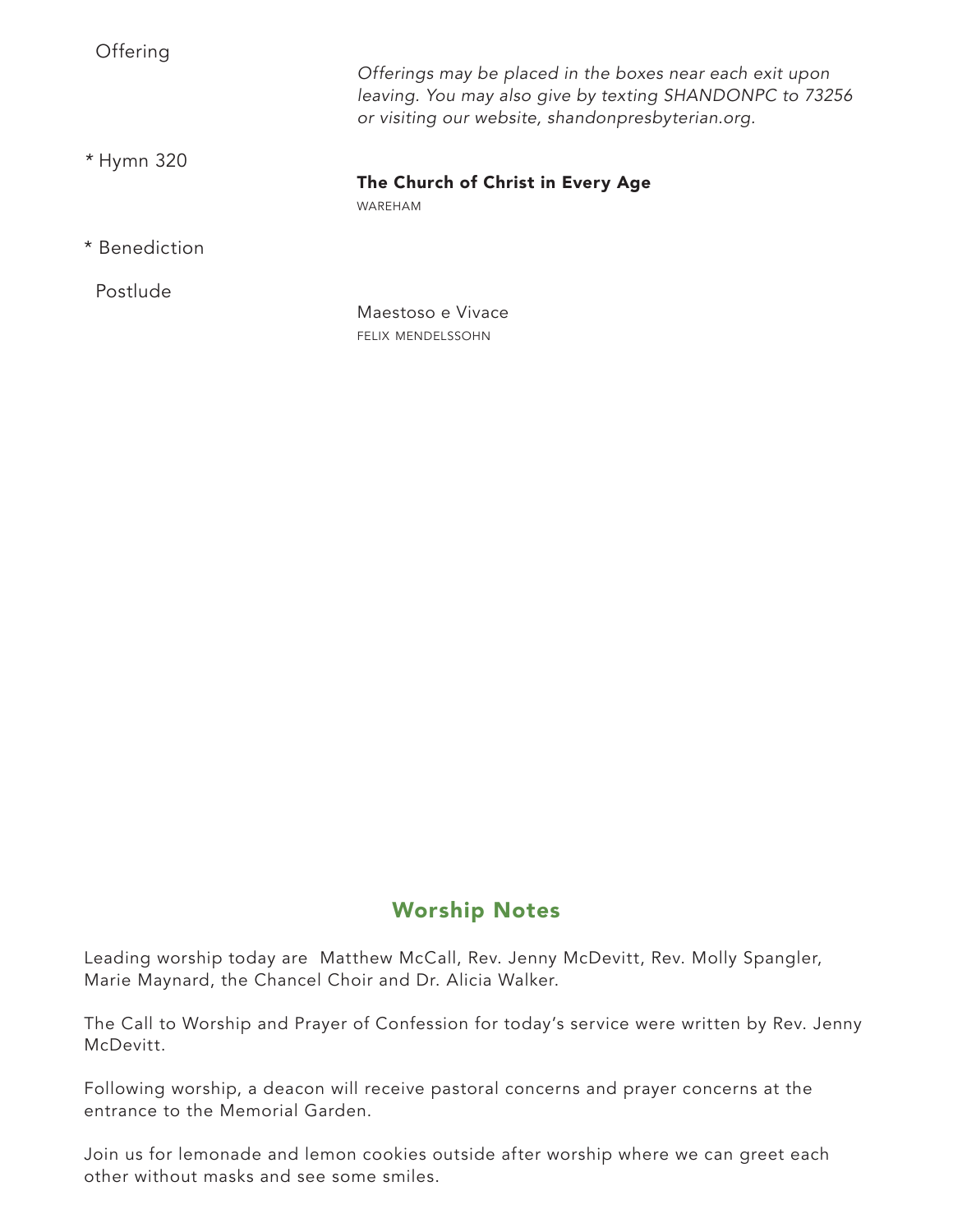### Announcements

IT'S TIME FOR FAMILY PROMISE. We are "hosting" four families (moms and six children) with Gill Creek Baptist Church the week of October 10. Please check out the online sign up at bit.ly/ familypromiseoct2021 for gas, grocery and restaurant gift cards. Thank you for your consistent and generous support for Family Promise.

RISE AGAINST HUNGER: HOW YOU CAN HELP. Instead of an in-person meal-packing event for Rise Against Hunger this fall, Shandon's Outreach Ministry will make a donation for 20,000 meals (\$6,825.82). You can support Shandon in supplying these meals with a donation by check payable to Shandon Presbyterian with "Rise Against Hunger" on the memo line. More ways to participate can be found under the "Serve" tab at shandonpresbyterian.org.

SOW MEETS OCTOBER 13. Our monthly SOW fellowship meal and programs will meet October 13, November 10, and December 8. Check your email or our website for details. Reminder: All choirs continue to meet weekly according to the schedule. Childcare is provided each Wednesday from 6-7:15 pm.

NEWSLETTER DEADLINE: OCTOBER 15. We welcome your news for the November issue of The Spire. Please submit items of interest to the congregation to cward@shandonpresbyterian.org.

**TREATS ON THE STREET.** Mark your calendars and make plans to join us for this fun fall event 5-7 p.m. Wednesday, October 27. The whole family will enjoy games, trick or treating and fall photo opportunities on Shandon's front lawn. Food trucks will be on site to purchase dinner. If you would like to host one of our games, please sign up at bit.ly/spctreats2021.

**WALK TO END ALZHEIMER'S.** A group from Shandon will meet in the church parking lot at 9 a.m. Saturday, October 30, to participate in this year's walk. To join us and/or help the Shandon Presbyterian Team with a donation, contact Mary Rogers, 803-920-6742 or visthing@yahoo.com, or go to bit.ly/spcalzwalk2021.

ADVENT BEFORE HALLOWEEN? That's right. We have Advent on the brain already because we want to fill our Advent devotional this December with voices from our Shandon family. If you are interested in writing a reflection, please email Molly Spangler at mspangler@shandonpresbyterian. org by Sunday, October 17. You will receive a prompt and more instructions to help you reflect.

JOURNEYS OF RENEWAL PHOTO GALLERY. The gallery will remain open during regular church hours throughout October. Stop by and enjoy photos from Rev. John Cook's sabbatical and from the congregation as we found time for sabbath this summer. If you have questions, please contact artsatshandon@gmail.com. This Arts at Shandon event is free, but donations are always appreciated.

CAFÉ JUSTO: A CUP WITH A CAUSE. We have surpassed \$16,000 in Café Justo sales! Thank you for making this possible with your purchases for yourself and as gifts for friends. It's fast and easy to order, and it's only \$10 for a full pound. Email Rowena Nylund, Rnylund@ sc.rr.com, call 803-252-7752 or text 803-743-7122. Varieties are dark roast and medium roast and whole bean or ground in decaf, 100% Arabica, 50% Arabica/50% Robusta and 100% Robusta.